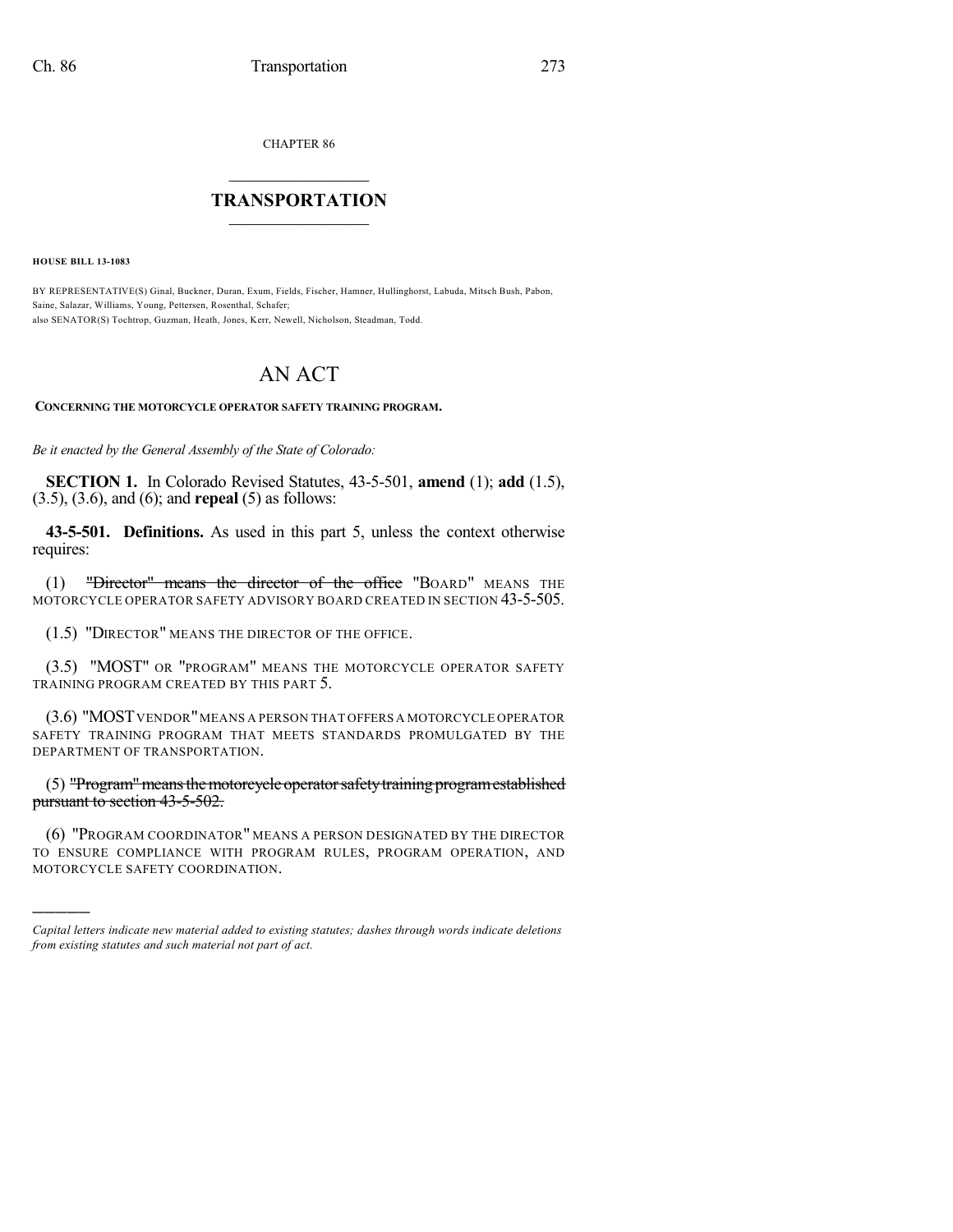**SECTION 2.** In Colorado Revised Statutes, **amend** 43-5-502 as follows:

**43-5-502. Motorcycleoperator safetytrainingprogram- rules.**(1)(a)(I) The office shall establish a motorcycle operator safety training program which shall include THAT PROMOTES MOTORCYCLE SAFETY AWARENESS AND SUPPORTS courses to develop the knowledge, attitudes, habits, and skills necessary for the safe operation of a motorcycle. Such TEACH STUDENTS TO SAFELY OPERATE A MOTORCYCLE AND TRAIN INSTRUCTORS. TO BE ELIGIBLE UNDER THE program, shall A COURSE MUST include instruction relating to ON the effects of alcohol and drugs on the operation of motorcycles. and it shall include a course to train instructors. The office shall set standards for the certification of courses in the program, ENSURE THAT PROGRAM TRAININGFOLLOWS THESE STANDARDS,AND ENSURE THAT COURSES ARE OFFERED SAFELY, CONSISTENT WITH BEST PRACTICES. The office shall contract with MOST vendors for the purpose of providing the program.

(I.5) TO QUALIFY UNDER THE PROGRAM, A BASIC TRAINING COURSE PROVIDED BY AMOSTVENDOR MUST TEACH THE REQUIREMENTS FOR ISSUING A DRIVER'S LICENSE MOTORCYCLE ENDORSEMENT.

(II) The following individuals may enroll in a certified motorcycle operator safety training course:

(A)  $\overrightarrow{Any}$  A resident of the state who holds a eurrent valid Colorado driver's license, a minor driver's license, or an instruction permit authorized by section 42-2-106, C.R.S.; or

(B) Any individual who is A member of the armed forces who has moved to Colorado on a permanent change-of-station basis and who holds a valid driver's license issued by another state; AND

(C) AN ADULT WHO HOLDS A VALID DRIVER'S LICENSE FROM ANOTHER STATE AND WHO IS ELIGIBLE FOR A MOTORCYCLE LICENSE IN THE SAME STATE.

(III) The charge for enrollment in the certified motorcycle operator training course shall be the same regardless of whether an individual qualifiesforthe course pursuant to sub-subparagraph  $(A)$  or  $(B)$  of subparagraph  $(H)$  of this paragraph  $(a)$ .

(b) The director may certify any person meeting the applicable standards as an instructor training specialist to assist in establishing motorcycle operator safety training coursesthroughout the state, in implementing the program, and in training and monitoring instructors THE OFFICE SHALL PROMULGATE RULES ESTABLISHING STANDARDS FOR MOST VENDORS TO PROVIDE TRAINING SERVICES. THE OFFICE SHALL PROMULGATE RULES ESTABLISHING A SYSTEM TO RECORD PROGRAM PERFORMANCE DATA, INCLUDING INFORMATION ON MOTORCYCLE ACCIDENTS, INJURIES, AND FATALITIES AMONG PERSONS WHO HAVE COMPLETED THE PROGRAM.

(c) The director shall designate a program coordinator to implement and administer the program. In no event shall the office expend more than fifteen percent of the total cost of the program for administrative costs THE PROGRAM COORDINATOR MAY CERTIFY INSTRUCTOR TRAINING SPECIALISTS WHO MEET THE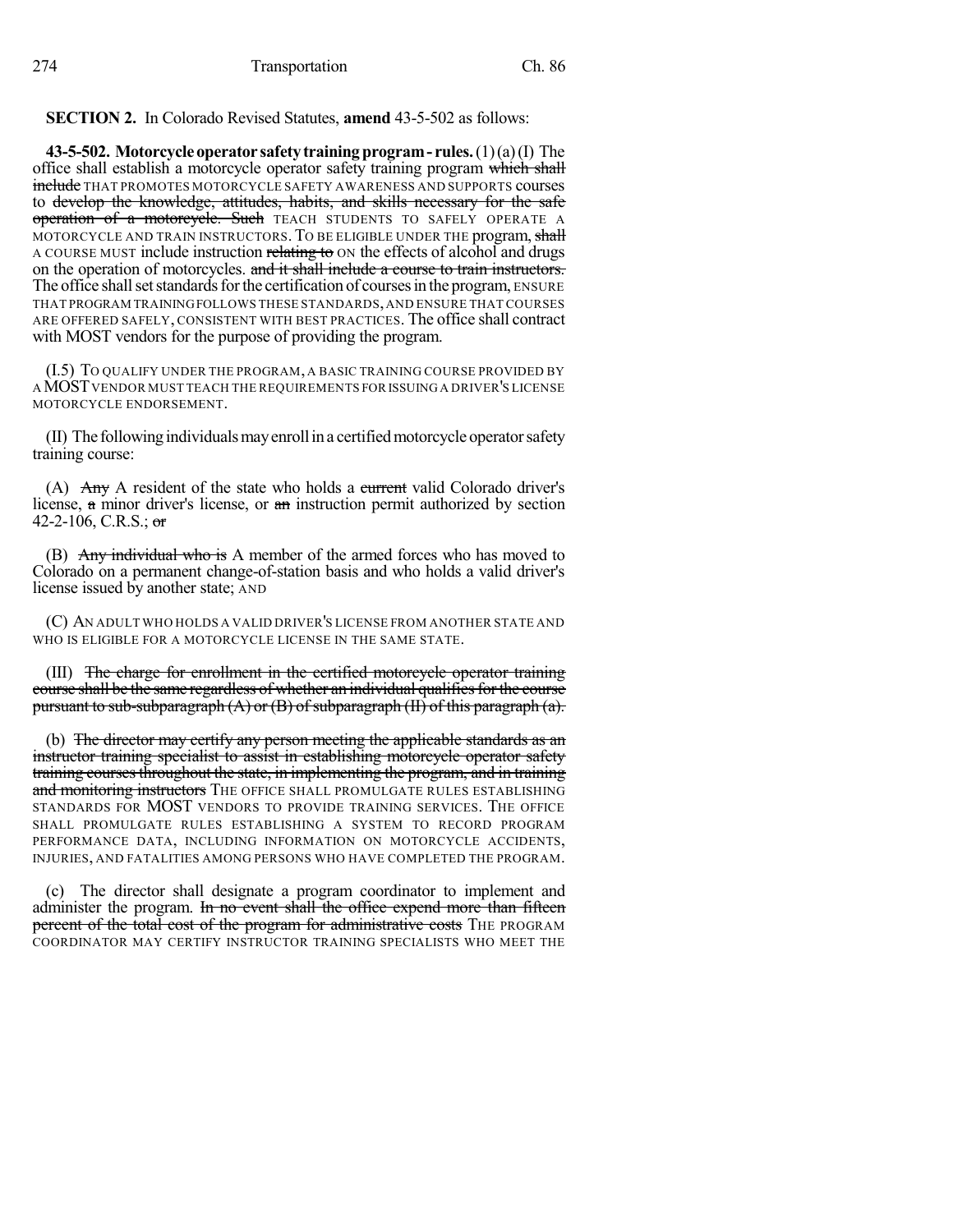## Ch. 86 Transportation 275

APPLICABLE STANDARDS.THE DEPARTMENT OF TRANSPORTATION SHALL ESTABLISH STANDARDS FOR RECERTIFICATION TRAINING AND MONITORING OF MOST INSTRUCTORS.

(d) The office shall adopt such rules  $\overline{\mathbf{a}}$  regulations as are necessary to carry out the provisions of the program pursuant to article 4 of title 24, C.R.S.

(e) THE OFFICE SHALL NOT EXPEND MORE THAN FIFTEEN PERCENT OF THE TOTAL COST OF THE PROGRAM FOR ADMINISTRATIVE COSTS.

(2) The office shall begin implementation of this part 5 on November 1, 1990, or when the moneys in the fund are sufficient to pay for the costs of implementing the program, whichever is later. However, operation of courses in the program shall commence no later than July 1, 1991.

**SECTION 3.** In Colorado Revised Statutes, **amend** 43-5-503 as follows:

**43-5-503. MOST instructor requirements and training.** (1) The office shall establish standards for an approved MOST instructor training course. Successful completion of TO SUCCESSFULLY COMPLETE the course, shall require the participant to A STUDENT MUST demonstrate knowledge of course material, knowledge ofsafe motorcycle operating practices, and the necessary aptitude for instructing students.

(2) To BE ELIGIBLE, each applicant for an instructor certificate shall MUST be at least twenty-one years of age and hold a valid Colorado driver's license THAT IS endorsed for motorcycles which license AND THAT has not been revoked or suspended within the three years preceding BEFORE the date on which the application for certification is made IS FILED.

(3) No applicant shall be certified as  $a\text{m}$  A MOST instructor if, within the three years preceding BEFORE the date on which the application for certification is made IS FILED:

(a) The applicant was convicted for an offense which  $T_{HAT}$  is assigned eight or more points in the <del>point system</del> schedule, as specified in section  $42-2-127$  (5), C.R.S., or its equivalent in another state; or

(b) The applicant's driver's license from any other state was revoked or suspended.

(4) The office shall prescribe the form for an approved MOST instructor certificate and shall provide for verification that a certified MOST instructor is currently active in the program. No instructor shall participate in the program without a current certificate TO BE ELIGIBLE FOR THE PROGRAM, A MOST INSTRUCTOR MUST HAVE A CURRENT CERTIFICATE.

**SECTION 4.** In Colorado Revised Statutes, **amend** 43-5-504 as follows:

**43-5-504. Motorcycle operator safety training fund.** (1) There THE MOTORCYCLE OPERATOR SAFETY TRAINING FUND is hereby created in the state treasury. a motorcycle operator safety training fund which shall consist THE FUND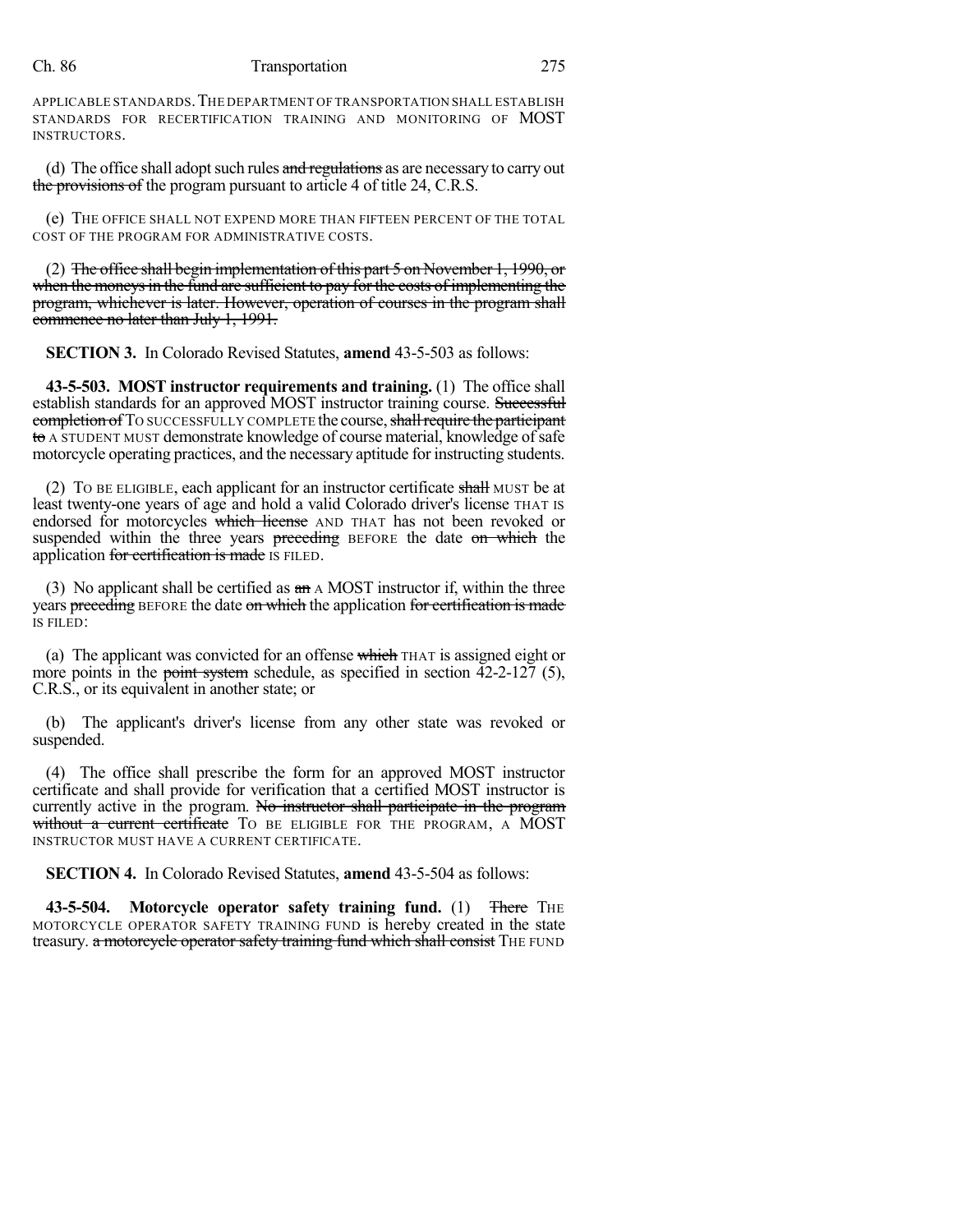276 Transportation Ch. 86

CONSISTS of moneys collected pursuant to UNDER sections  $42-2-114(2)$  (b) and (4) (b),  $42-2-118$  (1) (b) (II), and  $42-3-304$  (4), C.R.S. The moneys in the fund shall be ARE available immediately, without further appropriation, for allocation by the transportation commission to the office of transportation safety to be used for the implementation and administration of the program. Moneys credited to the fund shall remain therein at the end of each fiscal year and shall ARE not be transferred to any other fund.

(2) THE DIRECTOR, THE PROGRAM COORDINATOR, OR A MOST VENDOR SHALL NOT EXPEND OR CREDIT MONEYS FOR MOST VENDOR OPERATING EXPENSES OR REIMBURSE MOTORCYCLES, HELMETS, TEXTBOOKS, AND OTHER CAPITAL EXPENSES INCURRED BY MOST VENDORS, EXCLUDING THETRAVEL COSTS OF MOBILE TRAINING.

**SECTION 5.** In Colorado Revised Statutes, **recreate and reenact, with amendments,** 43-5-505 as follows:

**43-5-505. Advisoryboard.**(1) THE MOTORCYCLE OPERATOR SAFETY ADVISORY BOARD IS HEREBY CREATED. THE BOARD CONSISTS OF:

(a) THE DIRECTOR OR THE DIRECTOR'S DESIGNEE;

(b) THE EXECUTIVE DIRECTOR OF THE DEPARTMENT OF REVENUE OR THE EXECUTIVE DIRECTOR'S DESIGNEE;

(c) THE CHIEF OF THE COLORADO STATE PATROL OR THE CHIEF'S DESIGNEE; AND

(d) NINE MEMBERS APPOINTED BY THE EXECUTIVE DIRECTOR OF THE DEPARTMENT OF TRANSPORTATION:

(I) TWO MEMBERS WHO REPRESENT MOST VENDORS;

(II) ONE MEMBER WHO REPRESENTS RETAIL MOTORCYCLE DEALERS;

(III) ONE MEMBER WHO REPRESENTS THIRD-PARTY TESTERS;

(IV) ONE MEMBER WHO REPRESENTS INSTRUCTOR TRAINING SPECIALISTS;

(V) ONE MEMBER WHO REPRESENTS THE MOTORCYCLE RIDING COMMUNITY;

(VI) ONE MEMBER WHO REPRESENTS MOTORCYCLE TRAINING PROVIDERS NOT AFFILIATED WITH THE PROGRAM;

(VII) ONE MEMBER WHO REPRESENTS LAW ENFORCEMENT AGENCIES; AND

(VIII) ONE MEMBER WHO REPRESENTS MOTORCYCLE INSURANCE PROVIDERS.

(2) THE BOARD SHALL MEET TO:

(a) RECOMMEND TRAINING METHODS TO INCREASE SAFETY AND REDUCE MOTORCYCLE CRASHES AND INJURIES;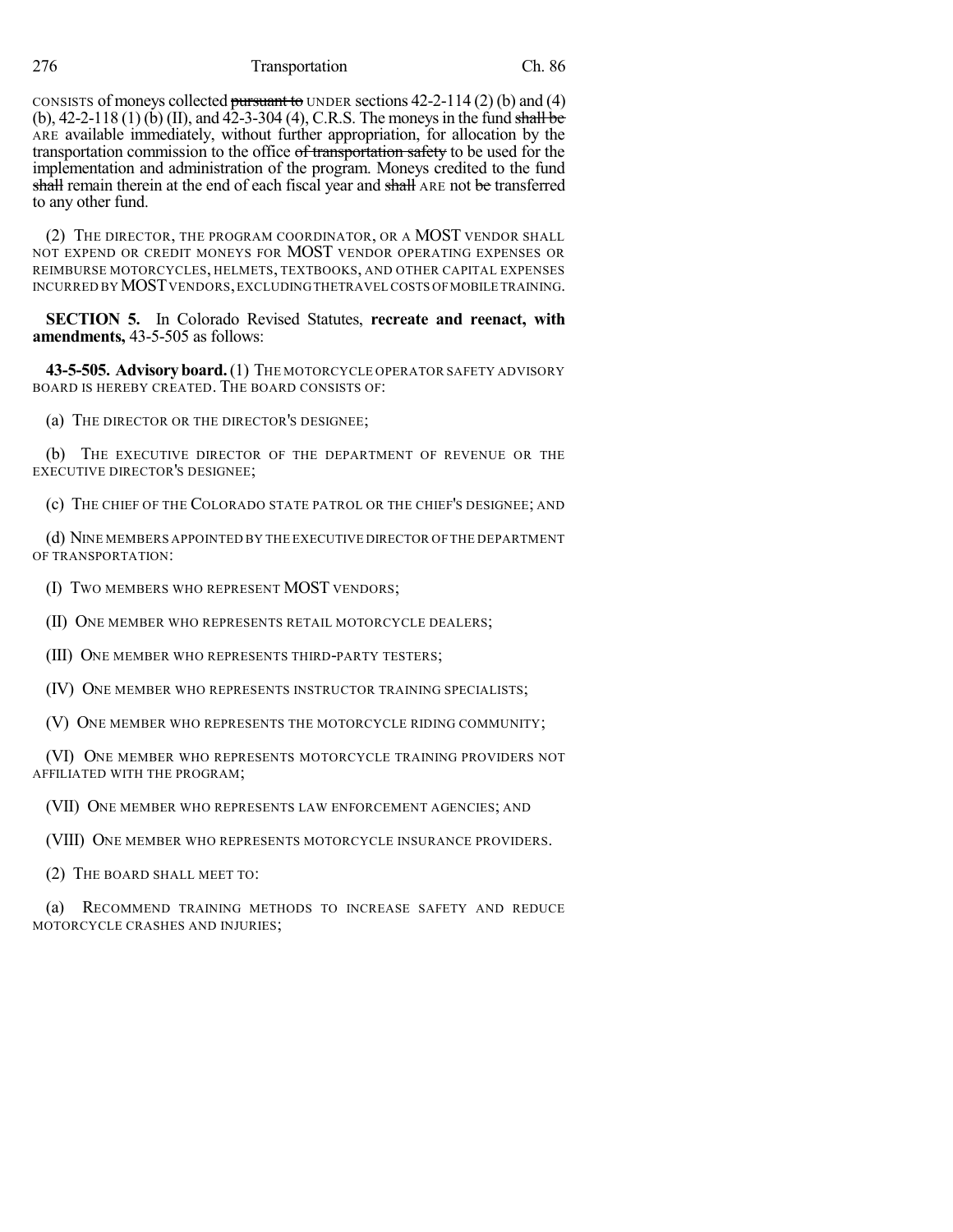(b) RECOMMEND TRAINING METHODS TO INCREASE PROGRAM EFFECTIVENESS;

(c) RECOMMEND IMPROVEMENTS TO THE PROGRAM AND TRAINING; AND

(d) MAKE RECOMMENDATIONS ON EXPENDITURES OF FUND MONEYS.

(3) EACH BOARD MEMBER APPOINTED UNDER PARAGRAPH (d) OF SUBSECTION (1) OF THIS SECTION SERVES A TWO-YEAR TERM;EXCEPT THAT,OF THE BOARD MEMBERS APPOINTED INITIALLY,ONE-HALF SERVE FOR A ONE-YEAR TERM AND THE REMAINING MEMBERS SERVE A TWO-YEAR TERM.

(4) THE BOARD SHALL ELECT FROM AMONG THE BOARD MEMBERS LISTED IN PARAGRAPHS (a) TO (c) OF SUBSECTION (1) OF THIS SECTION A CHAIR AND VICE-CHAIR, BOTH OF WHOM SERVE TWO-YEAR TERMS. THE CHAIR PRESIDES OVER ALL BOARD MEETINGS. THE VICE-CHAIR PRESIDES IN THE ABSENCE OF THE CHAIR.

(5) THE BOARD SHALL DEVELOP A VISION AND MISSION CONSISTENT WITH THE PROGRAM.

(6) THE BOARD SHALL MEET AT LEAST QUARTERLY.

**SECTION 6.** In Colorado Revised Statutes, **add** 43-5-506 and 43-5-507 as follows:

**43-5-506. Report.** NO LATER THAN SEPTEMBER 1 OF EACH YEAR, THE DEPARTMENT OF TRANSPORTATION SHALL REPORT TO THE LEGISLATIVE AUDIT COMMITTEE AND THE HOUSE AND SENATE TRANSPORTATION COMMITTEES,OR THEIR SUCCESSOR COMMITTEES. THE REPORT MUST COMMENT ON THE EFFECTIVENESS OF THE PROGRAM, ANNUAL MOTORCYCLE ACCIDENTS OR FATALITIES, AVAILABILITY OF TRAINING THROUGHOUT THE STATE, HISTORIC AND CURRENT TRAINING COSTS, AND OTHER PERFORMANCE MEASURES.

**43-5-507. Repeal.** THIS PART 5 IS REPEALED, EFFECTIVE SEPTEMBER 1, 2017.

**SECTION 7.** In Colorado Revised Statutes, 24-34-104, **add** (48.5) (d) as follows:

**24-34-104. Generalassemblyreviewof regulatoryagenciesandfunctionsfor termination, continuation, or reestablishment.** (48.5) The following agencies, functions, or both, terminate on September 1, 2017:

(d) THE MOST PROGRAM CREATED BY PART 5 OF ARTICLE 5 OF TITLE 43, C.R.S.

**SECTION 8. Act subject to petition - effective date.** This act takes effect at 12:01 a.m. on the day following the expiration of the ninety-day period after final adjournment ofthe general assembly (August 7, 2013, if adjournmentsine die is on May 8, 2013); except that, if a referendum petition is filed pursuant to section  $1(3)$ of article V of the state constitution against this act or an item, section, or part of this act within such period, then the act, item, section, or part will not take effect